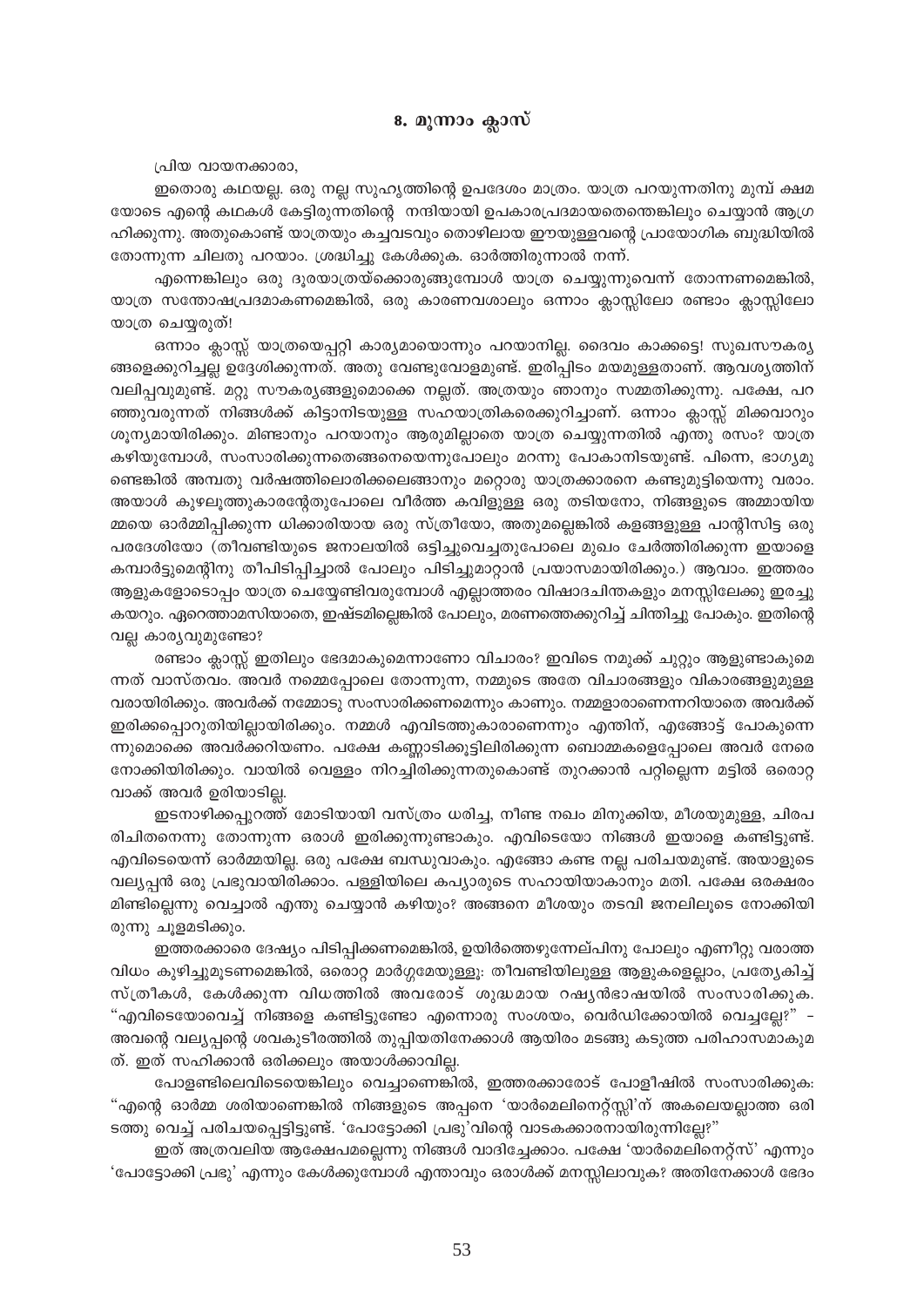വണ്ടിയിൽ ഉള്ള എല്ലാവരോടും സുന്ദരനായ ഈ ചെറുപ്പക്കാർ ഒരു ജൂതനാണെന്നു പറയുന്നതാവും. നേരിൽ കണ്ട ഒരു സംഭവം പറയാം – അപ്പോൾ മനസ്സിലാവും എന്താണു പറഞ്ഞുവരുന്നതെന്ന്.

ഒരിക്കൽ ഞാനൊരു എക്സ്പ്രസ്സ് ട്രെയിനിൽ യാത്ര ചെയ്യുകയായിരുന്നു. അതിൽ മൂന്നാം ക്ലാസ്സില്ല. അതുകൊണ്ട് രണ്ടാം ക്ലാസ്സിൽ കയറുകയേ മാർഗ്ഗമുണ്ടായിരുന്നുള്ളൂ. എന്റെ എതിർവശത്ത് ഒരു ചെറുപ്പക്കാരൻ ഇരിക്കുന്നുണ്ടായിരുന്നു. ജൂതനാണോ അല്ലയോ എന്ന് കൃത്യമായറിയില്ല. എന്നാലും ജൂതനാകാനാണ് സാധ്യത എന്നു തോന്നി. വളരെ സുന്ദരനായ യുവാവ്. ഭംഗിയായ വസ്ത്രധാരണം. വൃത്തിയായി താടിയും വടിച്ചിട്ടുണ്ട്. വെളുത്ത പാന്റ്സും കറുത്ത ബെൽറ്റും. വടിവൊത്ത ശരീരം. ഏതൊരു പെൺകുട്ടിയും കണ്ടാലൊന്നു നോക്കിപ്പോകും. ഒരു പഞ്ചാരക്കുട്ടൻ. ഞാൻ എന്താണി ങ്ങനെ പറഞ്ഞതെന്നോ? യാത്രയിലുടനീളം അവന്റെ പണി ഒരു പെൺകുട്ടിയെ രസിപ്പിക്കലായിരു ന്നു. ഒരു പ്രത്യേക തരത്തിൽ മുടികെട്ടി, ഫ്രെയിമില്ലാതെ മൂക്കിൽ പിടിപ്പിക്കാവുന്ന കണ്ണട ധരിച്ച ഒരു സുന്ദരി. തീവണ്ടിയിൽ വെച്ചു പരിചയപ്പെട്ടവരാണവർ. പെരുമാറ്റം കണ്ടാൽ പണ്ടേ കൂട്ടുകാരായിരു ന്നെന്നു തോന്നും. അവൾ അവന് ചോക്കലേറ്റ് കൊടുക്കുന്നു. പകരം അവൻ അർമേനിയക്കാരെക്കു റിച്ചും ജൂതന്മാരെക്കുറിച്ചുമൊക്കെ തമാശകൾ തട്ടിവിടുന്നു. രണ്ടുപേരും ഉരുണ്ടുവീണു ചിരിക്കുന്നു. ആവശേത്തോടെ ജൂതരെ പരിഹസിച്ചു കഥ പറയുമ്പോൾ അവരുടെ മുന്നിലിരിക്കുന്ന ഞാനൊരു ജൂതനാണെന്നും അത് എന്നെ ആക്ഷേപിക്കലാകുമെന്നുമുള്ള കാര്യം പരിഗണിക്കുക കൂടി ചെയ്തി 딣.

ചുരുക്കത്തിൽ ആ പ്രേമനാടകം എണ്ണയിട്ട ചക്രം പോലെ വളരെ മിനുസമായി ഉരുളുകയായിരു ന്നു. അധികം വൈകാതെ രണ്ടുപേരും ഒരേ സീറ്റിൽ ഇരിപ്പായി. (ആദ്യം അവർ എതിരെയുള്ള സീറ്റിലാ ണിരുന്നത്) അവളുടെ കണ്ണുകളുടെ ആഴങ്ങളിലേക്കവൻ ഇമവെട്ടാതെ നോക്കിയിരുന്നു. അവളാകട്ടെ അവന്റെ വാച്ചിൽ തട്ടിക്കളിച്ചുകൊണ്ടിരുന്നു. പെട്ടെന്നു ഒരു ചെറിയ സ്റ്റേഷനിൽ വെച്ച് – പേരു ഞാൻ മറന്നു – കവിളൊട്ടി, കണ്ണുകുഴിഞ്ഞ മുടന്തനായ ഒരാൾ കുടയും പിടിച്ചു കടന്നുവന്നു. അയാൾ കൈ രണ്ടും നീട്ടി കഥാനായകന്റെ അടുത്തേക്കു ചെന്നു. ശുദ്ധമായ ഇദ്ദിഷ് ഭാഷയിൽ ഉറക്കെ ചോദിച്ചു: "സുഖമാണോ മോനെ? ഞാൻ ജനലിലൂടെ നിന്നെ കണ്ടു. മെനാഷെയിലെ സെൽമാൻഅമ്മാവൻ നിന്നോട് അന്വേഷണം പറയാൻ പറഞ്ഞിട്ടുണ്ട്."

പിന്നെയെന്തു സംഭവിച്ചുവെന്നു പറയേണ്ടല്ലോ. തീവണ്ടി സ്റ്റേഷൻ വിടുന്നതിനു മുമ്പ് സുന്ദര ക്കുട്ടൻ അപ്രത്യക്ഷനായി. പെൺകുട്ടി തനിച്ചുമായി. കഥ തീർന്നില്ല. അഞ്ചോ ആറോ സ്റ്റേഷൻ കഴി ഞ്ഞപ്പോൾ പെൺകുട്ടി സാധനങ്ങളെല്ലാം അടുക്കിവെച്ചു. തൊട്ടടുത്താണിരുന്നതെങ്കിലും അവളെന്നെ കണ്ടഭാവം നടിച്ചതേയില്ല. അങ്ങനെയൊരാൾ അവിടെ ഇല്ലേയില്ല എന്ന ഭാവമായിരുന്നു അവൾക്ക്. പക്ഷേ പ്ലാറ്റഫോമിൽ അവളെ വിളിക്കാനെത്തിയത് ആരെന്നറിയണോ? ആദിപിതാവായ അബ്രാഹാ മിനെപ്പോലെ നീണ്ട താടിയുള്ള ഒന്നാംതരമൊരു ജൂതൻ. അയാളുടെ കൂടെ വജ്രക്കമ്മലും വയ്പുമു ടിയും ധരിച്ച, തടിച്ചുകുറുകിയ ഒരു സ്ത്രീയുമുണ്ടായിരുന്നു. നിറകണ്ണോടെ ആ പെൺകുട്ടിയെ അവർ കെട്ടിപ്പിടിച്ചു. "റിവലേ, മോളെ റിവലേ."

ഈ കഥയിലെ ഗുണപാഠം പറഞ്ഞുതരേണ്ടല്ലോ. രണ്ടാം ക്ലാസ്സിൽ യാത്ര ചെയ്താൽ കാണാ നിടയുള്ള ആളുകളെക്കുറിച്ചു മനസ്സിലാക്കിത്തരാനും ഇങ്ങനെയൊരബദ്ധം പറ്റരുതെന്നുപദേശിക്കാ നുമാണ് ഇത് പറഞ്ഞത്. രണ്ടാം ക്ലാസ്സിൽ യാത്ര ചെയ്യുമ്പോൾ നാം സ്വന്തം ആൾക്കാർക്കിടയിൽ ഒറ്റ പ്പെടുന്നതായി തോന്നും.

എന്നാൽ മൂന്നാം ക്ലാസ്സ് യാത്ര എത്ര രസകരമാണ്! ഏതാണ്ട് സ്ഥതം വീട്ടിനുള്ളിലെ അന്തരീക്ഷം. വലിയ സൗകര്യമൊന്നും കാണില്ലെന്നതും സത്യം. ഇരിക്കാൻ സ്ഥലം കിട്ടണമെങ്കിൽ വഴക്കും വക്കാ ണവും വേണ്ടി വരും. ചുറ്റും ഉന്തും തള്ളും ഒച്ചയും ബഹളവുമൊക്കെയുണ്ടാകും. നമ്മൾ എവിടെയെന്നോ, ചുറ്റുമുള്ളവർ ആരെന്നോ അറിയില്ല. പക്ഷേ അല്പനേരം കൊണ്ട് എല്ലാവരും പരിചയക്കാരാകും. നിങ്ങൾ ആരെന്നും എവിടെ പോകുന്നെന്നും എന്തിന് പോകുന്നെന്നുപോലും എല്ലാവർക്കും അറിയാ മായിരിക്കും. രാത്രി ഉറങ്ങാനും ബുദ്ധിമുട്ടേണ്ടതില്ല. ആരെങ്കിലും എപ്പോഴും സംസാരിക്കാനുണ്ടാകും. അഥവാ നിങ്ങൾക്ക് സംസാരിക്കേണ്ട എന്നു തോന്നിയാൽ മറ്റാരെങ്കിലും നിങ്ങളോടു സംസാരിച്ചു കൊള്ളും. എങ്ങനെ ആയാലും ഉറങ്ങാൻ കഴിയില്ല. ട്രെയിനിൽവെച്ചുതന്നെ ഉറങ്ങണമെന്നു നിർബന്ധം പിടിക്കേണ്ടതില്ലല്ലോ. മുഴുവൻ സമയവും എന്തെങ്കിലുമൊക്കെ സംഭവിച്ചുകൊണ്ടിരിക്കും. ഒരു യാത്ര യ്ക്കിടയിൽത്തന്നെ എന്തൊക്കെ സംഭവിക്കാമെന്നോ? യാതൊരു മുൻപരിചയവുമില്ലാത്തവർ തമ്മിൽ പ്രധാനപ്പെട്ട കരാറുകളിൽ ഏർപ്പെട്ടേക്കാം. തങ്ങളുടെ കുട്ടികൾക്ക് വധൂവരന്മാരെ കണ്ടെത്തിയേക്കാം. ചിലർ ഒരിക്കലും പിരിയാത്ത ആത്മമിത്രങ്ങളാകുന്നതും ഞാൻ കണ്ടിട്ടുണ്ട്. ഇങ്ങനെയൊന്നും സംഭ വിച്ചില്ലെങ്കിലും ജീവിതത്തിൽ എപ്പോഴെങ്കിലും പ്രയോജനപ്പെട്ടേക്കാവുന്ന ചിലത് പഠിക്കാനെങ്കിലും കഴിഞ്ഞേക്കും.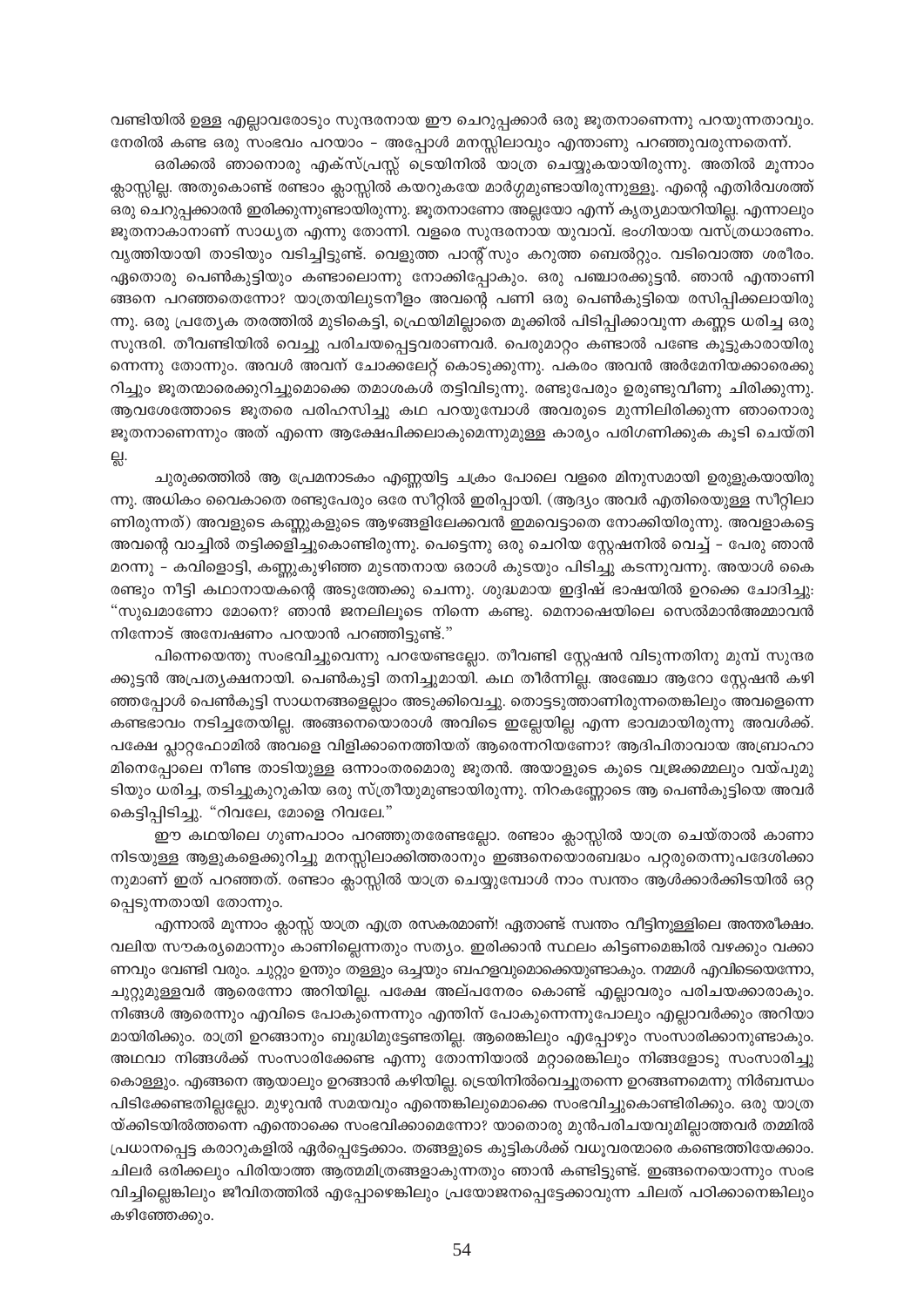ഉദാഹരണമായി, ചിലപ്പോൾ സംഭാഷണം ഡോക്ടർ, ജലദോഷം, പല്ലുവേദന, ഞരമ്പുരോഗം, ചികിത്സ എന്നിവയെക്കുറിച്ചൊക്കെയാകും. വെറുതെ സമയം പാഴാക്കുകയാകുമെന്നാകും നിങ്ങൾക്കു തോന്നുക. എന്റെ ഒരു അനുഭവം പറയാം: ഒരിക്കൽ യാത്രാമദ്ധ്യേ ഞാൻ നാലഞ്ചുപേരെ പരിചയപ്പെട്ടു. സംസാരിച്ച് സംസാരിച്ച് ഡോക്ടർമാരെക്കുറിച്ചും മരുന്നിനെക്കുറിച്ചും മന്ത്രത്തെക്കുറിച്ചുമൊക്കെയായി ചർച്ച. അക്കാലത്ത് എനിക്ക് ഇടയ്ക്കിടെ വയറുവേദന ഉണ്ടാകാറുണ്ടായിരുന്നു. അന്നു ഞങ്ങളുടെ കൂടെ കാമെനെറ്റ്സിലെ ഒരു സെയിൽസ്മാനുണ്ടായിരുന്നു. അയാൾ ഒരു പൊടിയെക്കുറിച്ചു പറഞ്ഞു. അയാൾക്ക് അതു കൊടുത്തത് ഒരു ദന്തവൈദ്യനാണത്രെ. ആ മഞ്ഞപ്പൊടി ഒന്നാന്തരം ഒറ്റമൂലിയാ ണെന്നാണയാൾ പറഞ്ഞത്. ശരിക്കും പറഞ്ഞാൽ മഞ്ഞയായിരുന്നില്ല. മഞ്ഞക്കടലാസ്സിൽ പൊതി ഞ്ഞിരുന്നതുകൊണ്ട് അങ്ങനെ തോന്നിയതാണ്.

സെയിൽസ്മാൻ അയാളുടെ ഭാര്യയെയും കുട്ടികളെയുമൊക്കെപ്പിടിച്ച് ആണയിട്ടു പറഞ്ഞു. അയാൾ ആരോഗൃത്തോടെയിരിക്കുന്നത്, എന്തിന് ജീവനോടെ ഇരിക്കുന്നതുപോലും, ആ മഞ്ഞപ്പൊ ടിയുടെ മഹത്ത്വംകൊണ്ടാണെന്ന്. ആ പൊടിയില്ലായിരുന്നെങ്കിൽ അയാൾ എന്നേ പുഴുക്കളുടെ ആഹാ രമായിത്തീരുമായിരുന്നുപോലും!

പൊടി അധികമൊന്നും വേണ്ടിവരില്ലെന്നും രണ്ടോ മൂന്നോ പൊതി മതിയാകുമെന്നും അയാൾ പറഞ്ഞു. അതു കഴിച്ചുകഴിഞ്ഞാൽ ഞാൻ ഒരു പുതിയ ഒരു മനുഷ്യനായിത്തീരുംപോലും. പിന്നെ ഡോക്ടറെ കാണേണ്ട കാര്യമേ ഉണ്ടാകില്ല. ദഹനക്കേടുമുണ്ടാകില്ല. ഈ ഡോക്ടർമാരെന്നു പറയു ന്നവരൊക്കെ കള്ളന്മാരും പണം പിടുങ്ങാനിരിക്കുന്നവരുമൊക്കെയാണെന്നല്ലേ വയ്പ്. അവന്മാരോടു പോയി പണി നോക്കാൻ പറയാൻ കഴിയുമെന്നാണയാളുടെ അഭിപ്രായം.

"വേണമെങ്കിൽ രണ്ടോ മൂന്നോ പൊതി തരാം. ഒരുപക്ഷേ ജീവിതകാലം മുഴുവൻ നിങ്ങൾ എന്നെ സ്നേഹത്തോടെ ഓർക്കും" – ഇതും പറഞ്ഞ് അയാൾ എനിക്കു കുറെ പൊതികൾ തന്നു. വീട്ടിലെത്തിയതേ ഒരു പൊതി കഴിച്ചു. പിന്നെ രണ്ടാമത്തേതും. അല്പം കഴിഞ്ഞു മൂന്നാമത്തേതും കഴിച്ചു കിടന്നുറങ്ങി. പാതിരാത്രിയിൽ വേദനകൊണ്ടു ഞാനുണർന്നു. ജീവൻ പോകുന്നപോലെ തോന്നി. മരണം ഏതാണ്ടുറപപായി. വീട്ടുകാർ ആദ്യം ഒരു ഡോക്ടറെയും പിന്നെ വേറൊരു ഡോക്ട റെയും വരുത്തി. എല്ലാവരും കൂടി കഷ്ടിച്ച് എങ്ങനെയൊക്കെയോ എന്റെ ജീവൻ രക്ഷപ്പെടുത്തി.

ഒന്നു ഞാൻ പഠിച്ചു. മേലിൽ ഏതെങ്കിലും സെയിൽസ്മാൻ പൊതി തന്നിട്ട് എന്തിനും കൊള്ളാ വുന്ന സിദ്ധൗഷധമാണെന്നു പറഞ്ഞാൽ അയാളോടു പോയി പണിനോക്കാൻ പറയാം. നോക്കൂ... ഏതറിവിനും ഒരു വിലയുണ്ട്. അതു നൽകിയേ തീരൂ.

മൂന്നാം ക്ലാസ്സിൽ യാത്ര ചെയ്യുമ്പോൾ പ്രഭാതപ്രാർത്ഥനയ്ക്കുള്ള പുസ്തകമോ വിരിപ്പോ കയ്യി ലില്ലെന്നു കരുതുക. സങ്കടപ്പെടേണ്ടിവരില്ല ആരെങ്കിലും തരും. പ്രാർത്ഥന കഴിഞ്ഞു ബാഗിൽ ആഹാ രമെന്തെങ്കിലും ഉണ്ടെങ്കിൽ അതെടുത്ത് എല്ലാവർക്കും കൊടുക്കുകയും ചെയ്യാം. വിസ്കിയാണെങ്കിൽ നല്ലത്. കേയ്ക്ക് ആയാലും സന്തോഷമായിരിക്കും. എല്ലാവരും മുട്ടയിലും തൽപരരാണ്. പിന്നെ കോഴിയോ മീനോ ഒക്കെ ഇഷ്ടമാണ്. ഇനി ഇതൊന്നുമില്ല, ഒരാപ്പിളോ ഓറഞ്ചോ ഉള്ളുവെങ്കിലും വിഷമിക്കേണ്ടതില്ല. അതും എല്ലാവരും സന്തോഷത്തെടെ കഴിക്കും. ആരും വേണ്ടെന്ന് പറയില്ല. യാത്ര ചെയ്യുമ്പോഴും സുഹൃത്തുക്കളുമൊത്തിരിക്കുമ്പോഴും വിശപ്പ് കൂടുതലായിരിക്കുമല്ലോ.

വിസ്കിയോ വൈനോ കൈയിലുണ്ടെങ്കിൽ അത് വീതിച്ചെടുക്കാൻ ഇഷ്ടംപോലെ ആളെ കിട്ടും. കഴിച്ചുകഴിഞ്ഞ് ഓരോരുത്തർക്കും അഭിപ്രായവും കാണും. ഒരാൾ പറയും, അത് ബെസാറേബ്യൻ മസ്ക്കറ്റാണെന്ന്. അടുത്തയാൾ പറയും, അത് ഏക്കർമാനിൽനിന്ന് ഇറക്കുമതി ചെയ്തതാണെന്ന്. മൂന്നാ മൻ രണ്ടുപേരെ അടിച്ചുവീഴിക്കുംവിധം വിളിച്ച് കൂവും, "നിങ്ങളെന്താണീപ്പറയുന്നത്? ഏക്കർമാനോ മസ്ക്കറ്റോ ഒന്നുമല്ലിത്. തനി കൊവഷെനേർ ബോർഡോയാണ്." അപ്പോഴായിരിക്കും അകലെയുള്ള മൂലയിൽ നിന്ന് ഒരുത്തൻ പ്രത്യക്ഷപ്പെടുക. എല്ലാം അറിയാമെന്ന ഒരു ചിരിയോടെ അയാൾ നിങ്ങ ളുടെ കൈയിൽനിന്ന് ഗ്ലാസ്സ് വാങ്ങും. 'ഞാൻ പറയാം സുഹൃത്തുക്കളേ വൈനിനെപ്പറ്റി അഭിപ്രായം പറയാൻ എന്നെക്കാൾ യോഗ്യനായാരുണ്ട്? എന്ന ഭാവമാകും മുഖത്ത്. ഒന്നോ രണ്ടോ തവണ ഗ്ലാസ്സ് മുത്തിക്കഴിയുമ്പോഴേക്കും അയാളുടെ കവിൾ ചുവക്കും. വിവാഹവിരുന്നിനെത്തിയ അതിഥിയെപ്പോലെ അയാൾ പ്രഖ്യാപിക്കും: "സുഹൃത്തുക്കളേ, ഇതെന്താണെന്നറിയണോ? നിങ്ങൾക്കറിയില്ലെന്നെനിക്ക റിയാം. എനിക്കു യാതൊരു സംശയവുമില്ല. ഇത് പരിശുദ്ധവും നിർമ്മലവുമായ വീട്ടിലുണ്ടാക്കിയ ബെർജിച്ചേവ് പോർട്ട് വൈനാണ്."'

എല്ലാവരും അയാൾ പറയുന്നതിനോട് യോജിക്കും: "ഇത് ബെർജിച്ചേവ് പോർട്ട് തന്നെ. നമ്മു ടെയൊക്കെ നിലവറയിൽ സൂക്ഷിച്ചിരിക്കുന്ന അതേ സാധനം." എല്ലാവരും അതു വീണ്ടും രുചിച്ചു നോക്കും. അല്പം കഴിയുമ്പോൾ നാവു കുഴഞ്ഞുതുടങ്ങും. എല്ലാവരും വാചാലരാകും. അവനവനെ